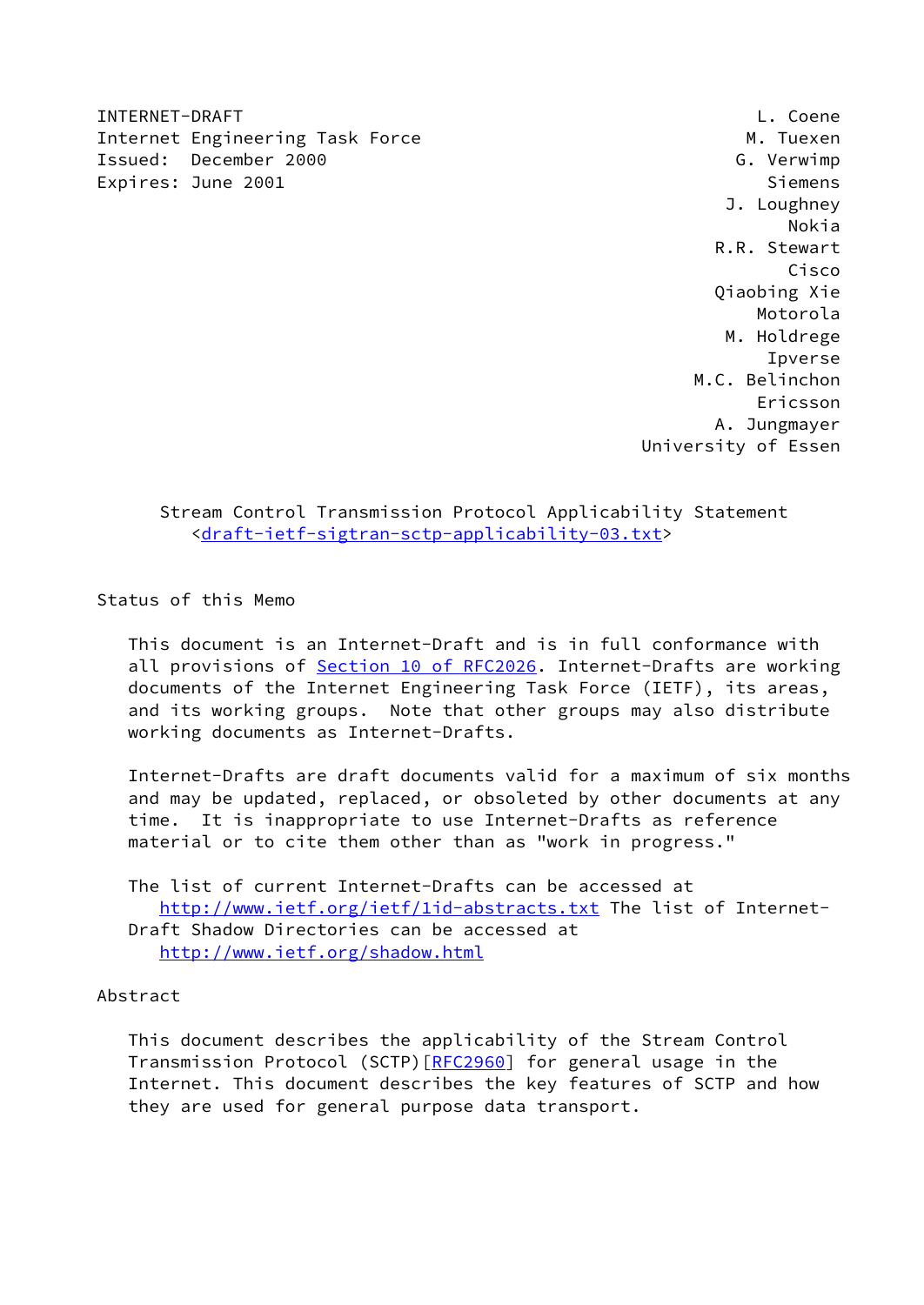### TABLE OF CONTENTS

<span id="page-1-0"></span>

| Stream Control Transmission Protocol Applicability statement         |                |
|----------------------------------------------------------------------|----------------|
|                                                                      | ii             |
|                                                                      | $\overline{2}$ |
|                                                                      | $\overline{2}$ |
| Chapter 1.2: Protocol Overview                                       | $\overline{2}$ |
| Chapter 2: Applicability of the Stream Control Transmission          |                |
|                                                                      | $\overline{3}$ |
| Chapter 3: Issues affecting deployment of SCTP                       | $\overline{4}$ |
| Chapter 3.1 : SCTP multihoming and interaction with routing $\ldots$ | $\overline{4}$ |
| Chapter 3.2 : Use of SCTP in Network Address Translators (NAT)       |                |
|                                                                      | 8              |
| Chapter 4: Security considerations                                   | $\overline{9}$ |
| Chapter 5: References and related work                               | $\overline{9}$ |
|                                                                      | 10             |
|                                                                      | 10             |
|                                                                      |                |

- <span id="page-1-1"></span>[1](#page-1-1) Introduction
- <span id="page-1-2"></span>[1.1](#page-1-2) Terminology

The following terms are commonly identified in related work:

Association: SCTP connection between two endpoints.

 Transport address: A combination of IP address and SCTP port number.

 Upper layer: The user of the SCTP protocol, which may be an adap tation layer, a session layer protocol, or the user application directly.

<span id="page-1-3"></span>[1.2](#page-1-3) Protocol Overview

The Stream Control Transmission Protocol (SCTP) provides a reliable transport between two endpoints.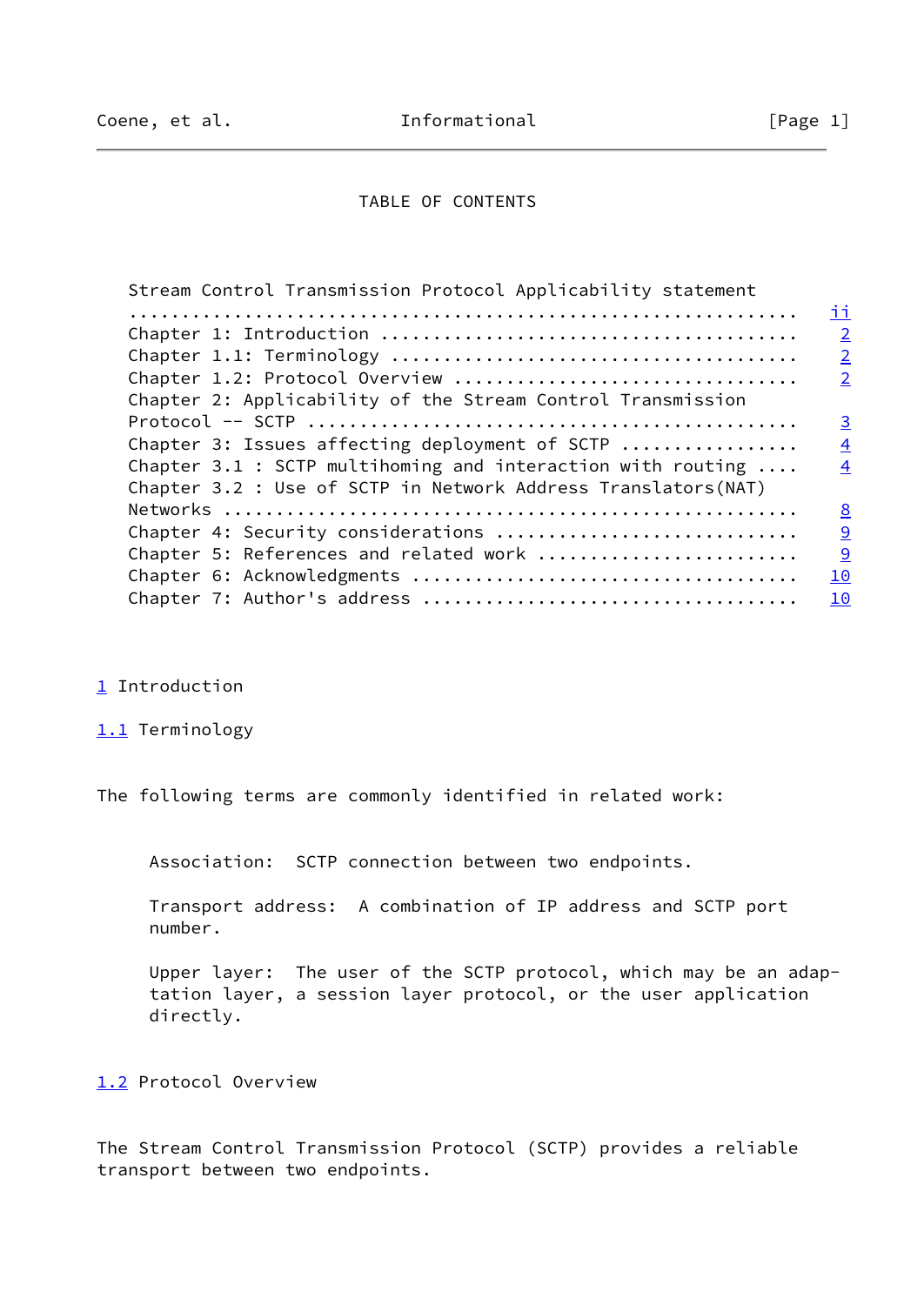<span id="page-2-0"></span>

| Draft | SCTP applicability statement December 2000                  |  |
|-------|-------------------------------------------------------------|--|
|       | The following functions are provided by SCTP:               |  |
|       | - Reliable Data Transfer                                    |  |
|       | - Multiple streams to help avoid head-of-line blocking      |  |
|       | - Ordered and unordered data delivery on a per-stream basis |  |
|       | - Bundling and fragmentation of user data                   |  |
|       | - Congestion and flow control                               |  |
|       | - Support continuous monitoring of reachability             |  |
|       | - Graceful termination of association                       |  |
|       | - Support of multi-homing for added reliability             |  |
|       |                                                             |  |

- Protection against blind denial-of-service attacks
- Protection against blind masquerade attacks

<span id="page-2-1"></span>[2](#page-2-1) Applicability of the Stream Control Transmission Protocol -- SCTP

This section describes where you could use SCTP for transporting application data.

- SCTP can be used as a general-purpose transport protocol for message-oriented applications. Message boundaries are preserved during data transport and so no message delineation is needed. The user data can be delivered by the order of transmission within a stream or the order of arrival.
- For data streams that lack boundaries or markers, the application must force an arbitrary boundary for the data it sends to SCTP. The choice of the boundary should result in a reasonable frame size based on the network MTU.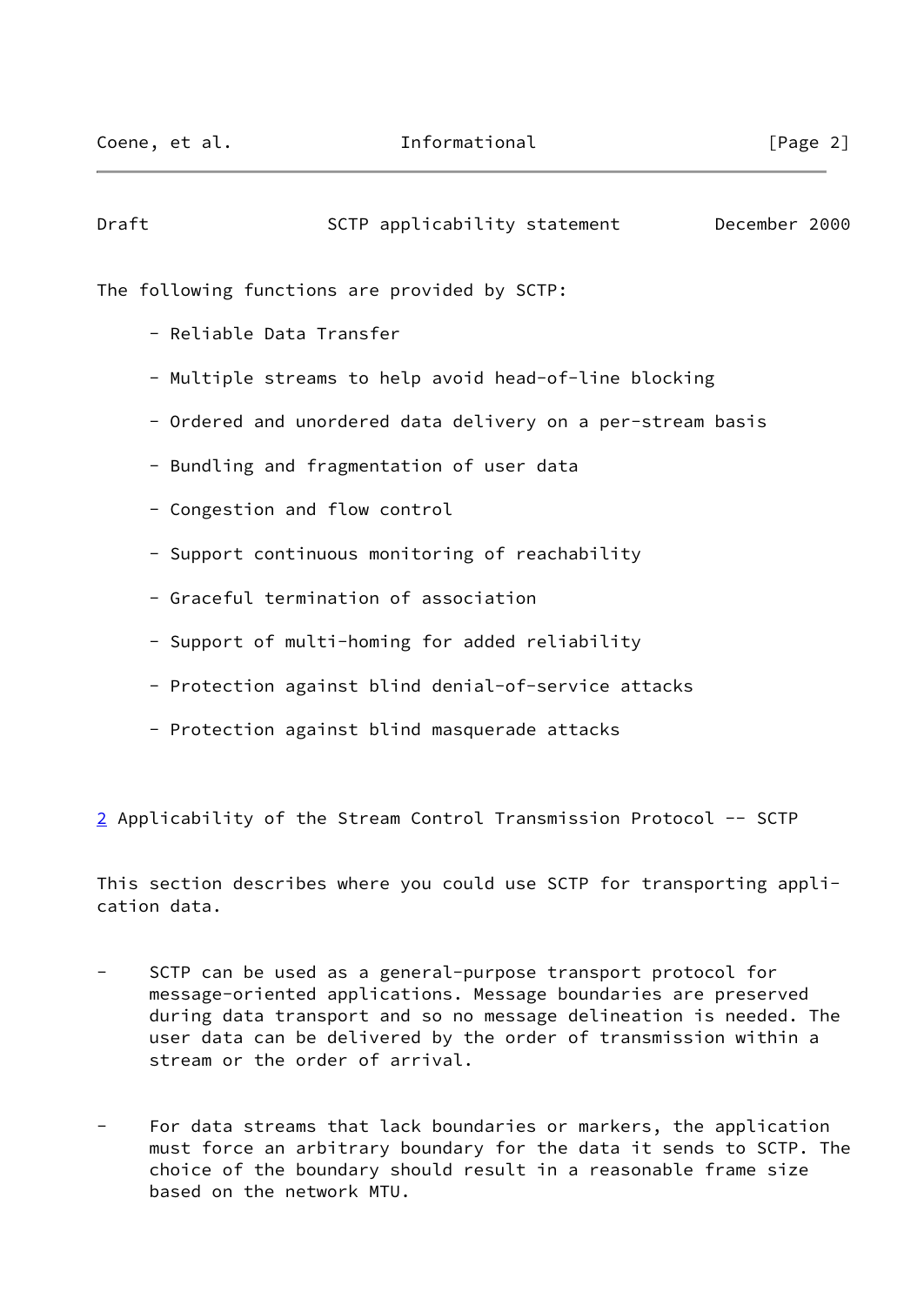SCTP can be used to provide redundancy and fault tolerance at the transport layer and below. Applications needing this level of fault tolerance can make use of SCTP's multi-homing support.

| Coene, et al. | Informational | [Page 3] |
|---------------|---------------|----------|
|               |               |          |

<span id="page-3-0"></span>Draft SCTP applicability statement December 2000

SCTP can be used as the transport protocol for applications where head-of-line blocking is a concern. Such an application should use multiple streams to provide independent ordering of user messages.

SCTP can be used as the transport protocol for applications where the average size of the user messages is small. For such applica tions, the bundling feature of SCTP will combine multiple small messages for efficient bandwidth utilization.

SCTP can be used as the transport protocol for applications where the average size of the user messages is large. For such applica tions, SCTP will transparently fragment large user messages to con form to the appropriate packet size.

SCTP can be used as the transport protocol for applications where multiple message streams need to be multiplexed over a single asso ciation. For such applications, SCTP will transparently combine messages from multiple streams at the transmission and demultiplex upon reception.

# <span id="page-3-1"></span>[3](#page-3-1) Issues affecting deployment of SCTP

<span id="page-3-2"></span>[3.1](#page-3-2) SCTP multihoming and interaction with routing

For fault resilient communication between two SCTP endpoints, the multihoming feature needs more than one IP address for each endpoint. The number of paths used is the minimum of IP addresses used by any of the endpoints. It is recommended to bind the association to all the IP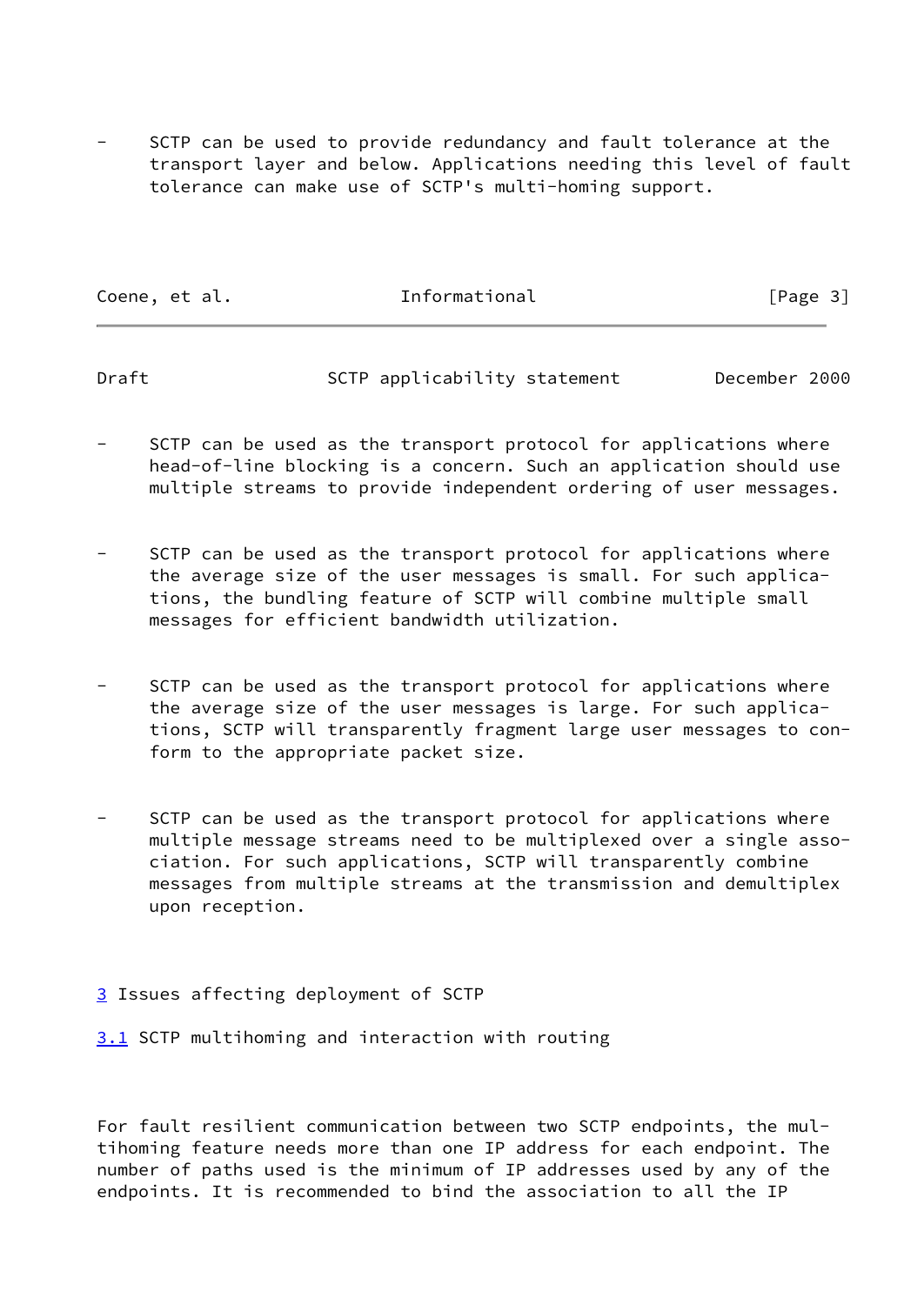### source addresses of the endpoint.

Under the assumption that every IP address will have a different, seperate paths towards the remote endpoint, (this is the responsibility of the routing protocols or of manual configuration) , if the transport to one of the IP address (= 1 particular path) fails then the traffic can migrate to the other remaining IP address (= other paths) within the SCTP association.

Coene, et al. The Informational The Informational [Page 4]

Draft SCTP applicability statement December 2000

| ---------- | $* \sim \sim \sim \sim \sim \sim \sim \star$ |              |
|------------|----------------------------------------------|--------------|
| Endpoint A | * Cloud<br>$\star$                           | Endpoint B   |
|            | --------+ 1.1<--->3.1 +--                    | -------+ 3.2 |
|            |                                              |              |
| 2.2        | ---------+ 2.1<--->4.1 +---                  | $-+ 4.2$     |
|            |                                              |              |
|            | $* \sim \sim \sim \sim \sim \sim \sim \star$ |              |

Figure 3.1.1: Two hosts with redundant networks.

Consider figure 3.1.1, if the host routing tables look as follows the endpoint will achieve maximum use of the multi-homing feature:

| Endpoint A<br>Destination | Gateway | Endpoint B<br>Destination<br>Gateway |     |  |
|---------------------------|---------|--------------------------------------|-----|--|
| 3.0                       | 1.1     | 1.0                                  | 3.1 |  |
| 4.0                       | 2.1     | 2.0                                  | 4.1 |  |

Now if you consider figure 3.1.1, if the host routing table looks as follows, the association is subject to a single point of failure in that if any interface breaks, the whole association will break(See figure 3.1.2).

| Host A<br>Destination | Gateway | Host B<br>Destination | Gateway |
|-----------------------|---------|-----------------------|---------|
| 3.0                   | 1.1     |                       |         |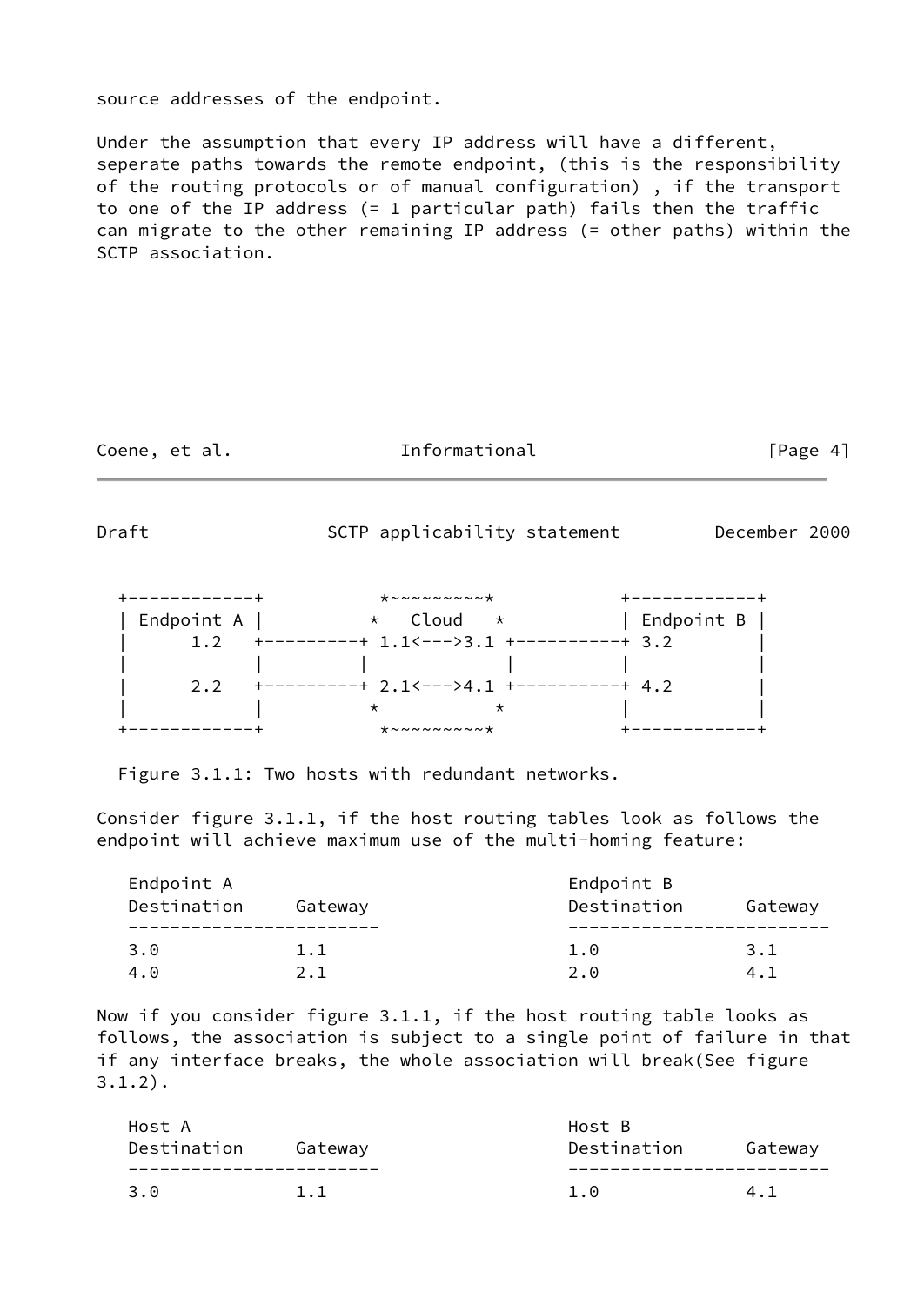| 4.0        | 2.1                                                                                              | 2.0                                                                | 3.1 |
|------------|--------------------------------------------------------------------------------------------------|--------------------------------------------------------------------|-----|
|            | Example: link 4.2-4.1 fails                                                                      |                                                                    |     |
|            | Primary path: $link 1.2-1.1 - link 3.1-3.2$<br>Second Path : Link $2.2 - 2.1 -$ link $4.1 - 4.2$ |                                                                    |     |
| Endpoint A |                                                                                                  |                                                                    |     |
|            | +-------+--------+------+                                                                        |                                                                    |     |
|            |                                                                                                  | S= 1.2   D= 3.2   DATA   ------->---- Arrives at Endpoint B        |     |
|            | +-------+--------+-----+                                                                         |                                                                    |     |
|            | Endpoint B answers with SACK                                                                     |                                                                    |     |
|            | +-------+--------+------+                                                                        |                                                                    |     |
|            |                                                                                                  | S= 4.2   D= 1.2   SACK   Gets lost, because send out on the failed |     |
|            | +-------+--------+-------+ 4.1-4.2 link                                                          |                                                                    |     |
|            |                                                                                                  |                                                                    |     |
|            |                                                                                                  | After X time, retransmit on the other path by endpoint A           |     |
|            |                                                                                                  |                                                                    |     |
|            |                                                                                                  |                                                                    |     |

| Coene, et al.                          | Informational                                                                                                                                   | [Page 5]     |
|----------------------------------------|-------------------------------------------------------------------------------------------------------------------------------------------------|--------------|
| Draft                                  | SCTP applicability statement December 2000                                                                                                      |              |
| Endpoint A<br>+-------+--------+-----+ |                                                                                                                                                 |              |
|                                        | $ S= 2.2   D= 4.2   DATA   Is send out on link 2.2-2.1, but gets lost,$<br>+-------+--------+------+ as msg has to pass via failed 4.1-4.2 link |              |
|                                        | The same scenario will play out for failures on the other links                                                                                 |              |
| Note : $S = Source address$            | $D =$ Destination address                                                                                                                       |              |
|                                        | Figure 3.1.2: Single point of failure case in redundant network.                                                                                |              |
|                                        |                                                                                                                                                 | -----------+ |
|                                        | Endpoint A $ $ $*$ Cloud $*$   Endpoint B                                                                                                       |              |
|                                        | 1.2 $+$ --------+ 1.1 <--+                                                                                                                      |              |
|                                        | 2.2 $+$ ---------+ 2.1 \cdot ----------------+ 3.2                                                                                              |              |
|                                        | $\star$<br>$\star$                                                                                                                              |              |

+------------+ \*~~~~~~~~~\* +------------+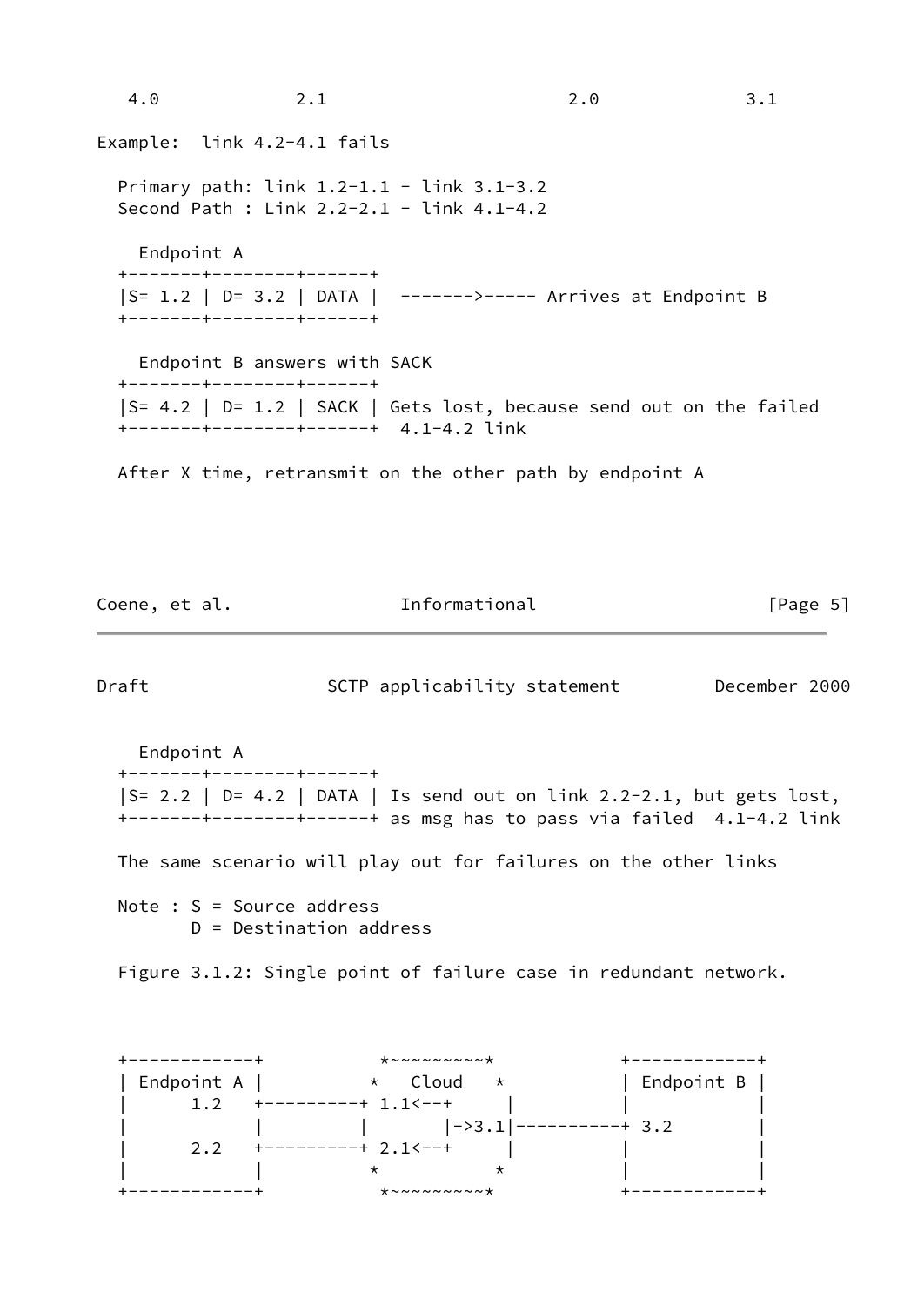Figure 3.1.3: Two hosts with asymmetric networks.

In Figure 3.1.3 consider the following host routing table:

| Endpoint A  |         | Endpoint B  |            |
|-------------|---------|-------------|------------|
| Destination | Gateway | Destination | Gateway    |
|             |         |             |            |
| 3.0         | 1.1     | 1.0         | 3.1        |
|             |         | 2.A         | <b>3</b> 1 |

In this case the fault tolerance becomes limited by two seperate issues. If the path between 3.1 and 3.2 breaks in both directions any association will break between endpoint A and endpoint B. The second failure will occur for the whole the association as well due to a breakage between 1.2 and 1.1 in both directions, since no alternative route exists to 3.2 and all traffic is being routed through one interface.

Now one of these issues can be remedied by the following modification even when only one interface exists on endpoint B.

| Coene, |  | et al. |
|--------|--|--------|
|--------|--|--------|

Informational [Page 6]

Draft SCTP applicability statement December 2000

| ---------- | $* \sim \sim \sim \sim \sim \sim \sim \sim \star$ |                |
|------------|---------------------------------------------------|----------------|
| Endpoint A | * Cloud<br>$\star$                                | Endpoint $B$   |
|            | ---------<br>$1.1< - - +$                         |                |
|            | $+->3.1+$                                         | $-+$ 3.2 & 4.2 |
| 2.2        | ------+ 2.1<---+                                  |                |
|            |                                                   |                |
|            | $* \sim \sim \sim \sim \sim \sim \sim \sim \star$ |                |

 Figure 3.1.4: Two hosts with asymmetric networks, but symmetric addresses.

In Figure 3.1.4 consider the following host routing table:

Endpoint A **Endpoint B**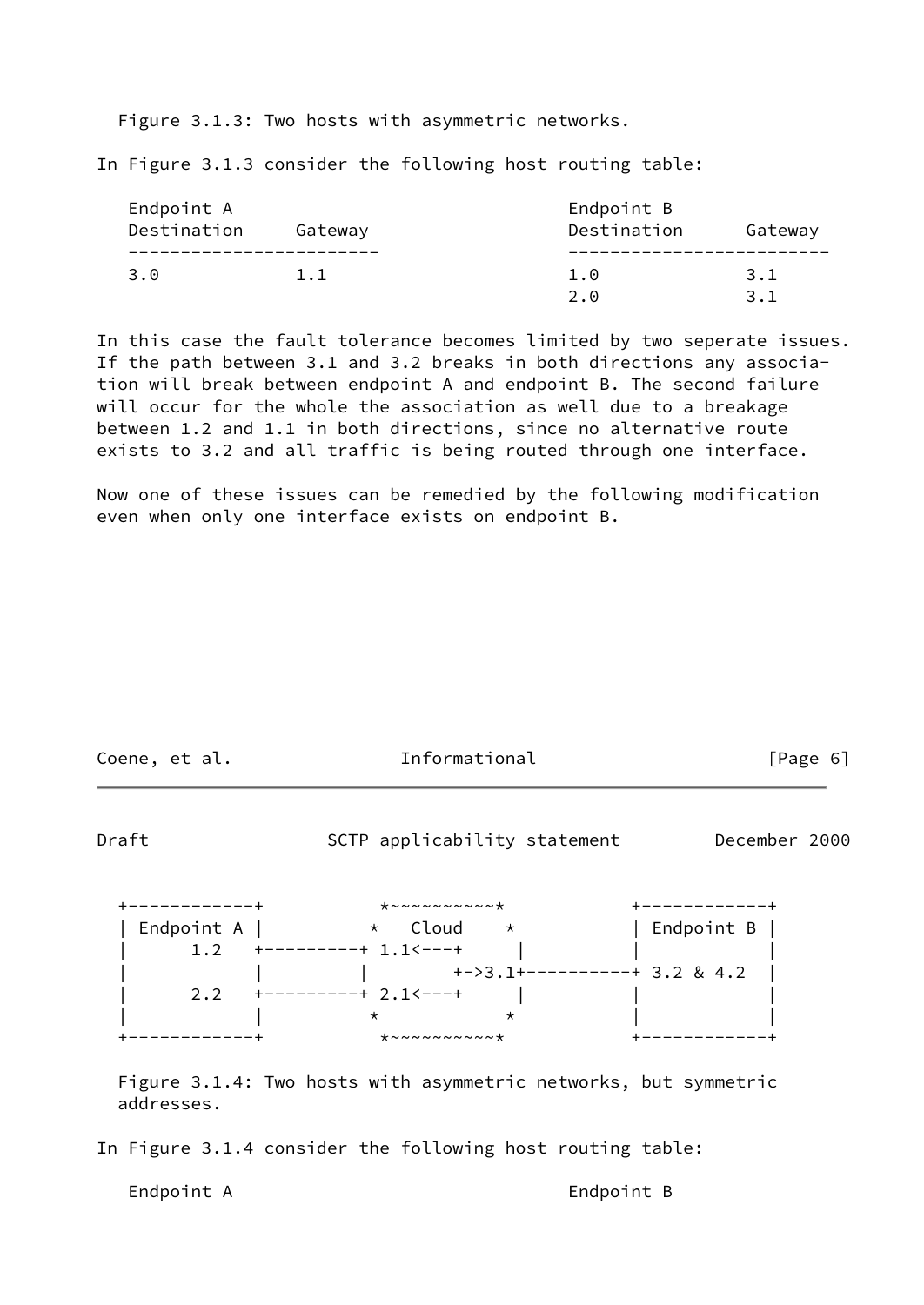| Destination | Gateway | Destination | Gateway |
|-------------|---------|-------------|---------|
|             |         |             |         |
| 3.0         | 1.1     |             | 3.1     |
| 4.0         |         | 2.A         |         |

Now with the duplicate IP addresses assigned to the same interface and the above routing tables, even if the interface between 1.1 and 1.2 breaks, an association will still survive this failure.

As a practical matter, it is recommended that IP addresses in a multihomed endpoint be assigned IP endpoints from different TLV's to ensure against network failure.

In IP implementations the outgoing interface of multihomed hosts is ofter determined by the destination IP address. The mapping is done by a lookup in a routing table maintained by the operating system. Therefore the outgoing interface is not determined by SCTP. Using such implementations, it should be noted that a multihomed host cannot make use of the multiple local IP addresses if the peer is singlehomed. The multihomed host has only one path and will normally use only one of its interfaces to send the SCTP datagrams to the peer. If this physical path fails, the IP routing table in the multihome host has to be changed. Something which is out of scope of SCTP.

SCTP will always send its traffic to a certain transport address (= destination address + port number combination) for as long as the transmission is uninterrupted (= primary). The other transport addresses (secondary paths) will act as a backup in case the primary path goes out of service. The changeover between primary and backup will occur without packet loss and is completely transparent to the application.

The port number is the same for all transport addresses of that specific association.

Coene, et al. The Informational The Informational [Page 7]

<span id="page-7-0"></span>Draft SCTP applicability statement December 2000

Applications directly using SCTP may choose to control the multihoming service themselves. The applications have then to supply the specific IP address to SCTP for each outbound user message. This might be done for reasons of load-sharing and load-balancing across the different paths. This might not be advisable as the throughput of any of the paths is not known in advance and constantly changes due to the actions of other associations and transport protocols along that particular path, would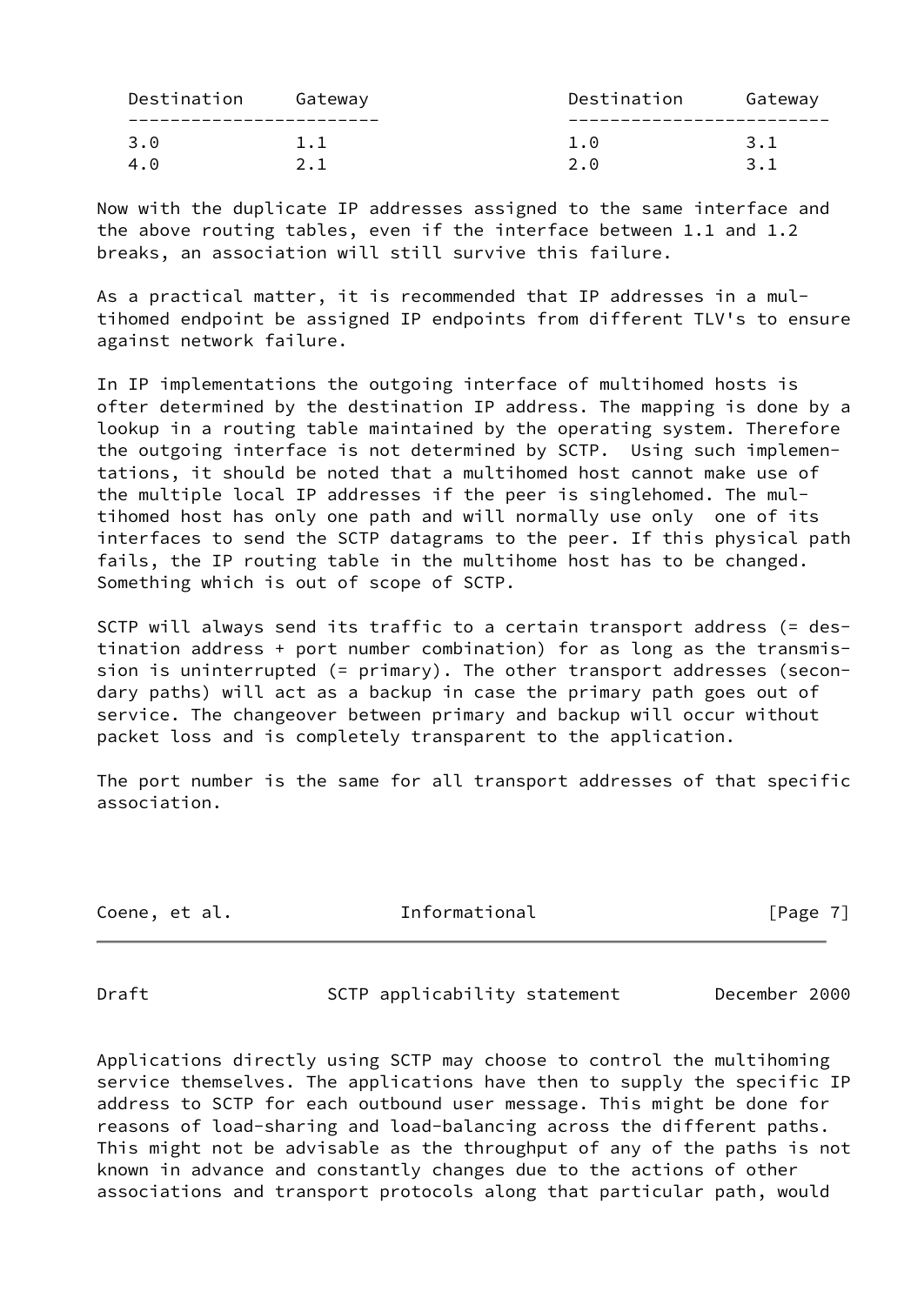require very tight feedback of each of the paths to the loadsharing functions of the user.

By sending a keep alive message on all the multiple paths that are not used for active transmission of messages across the association, it is possible for SCTP to detect whether one or more paths have failed. SCTP will not use these failed paths when a changeover is required.

The transmission rate of sending keep alive message should be modifiable and the possible loss of keep alive message could be used for the monitoring and measurements of the concerned paths.

<span id="page-8-1"></span>[3.2](#page-8-1) Use of SCTP in Network Address Translators (NAT) Networks [[RFC2663\]](https://datatracker.ietf.org/doc/pdf/rfc2663)

When a NAT is present between two endpoints, the endpoint that is behind the NAT, i.e., one that does not have a publicly available network address, shall take one of the following options:

(1) When single homed sessions are to be used, no transport addresses should be sent in the INIT or INIT ACK chunk(Refer to [section](https://datatracker.ietf.org/doc/pdf/rfc2960#section-3.3) 3.3 of RFC2960 for chunk definitions). This will force the endpoint that receives this initiation message to consider the sender as only having that one address. This method can be used for a NAT, but any multi-homing configuration at the endpoint that is behind the NAT will not be visible to its peer, and thus not be taken advantage of. See figure 3.2.1.

|                                            | $\star \sim \sim \sim \sim \sim \sim \sim \sim \star$ |       |
|--------------------------------------------|-------------------------------------------------------|-------|
| $ Host A     NAT   * Cloud$                |                                                       | HostB |
| $10.2$ +-- $ 10.1 2.1$ ---- -------------- |                                                       |       |
| $\begin{array}{ccc} \end{array}$           |                                                       |       |
|                                            | $* \sim \sim \sim \sim \sim \sim \sim \sim \star$     |       |

Fig 3.2.1: SCTP through NAT without multihoming

 For multihoming the NAT must have a public IP address for each represented internal IP address. The host can preconfigure IP

<span id="page-8-0"></span>

| Coene, et al. | Informational | [Page 8] |  |
|---------------|---------------|----------|--|
|               |               |          |  |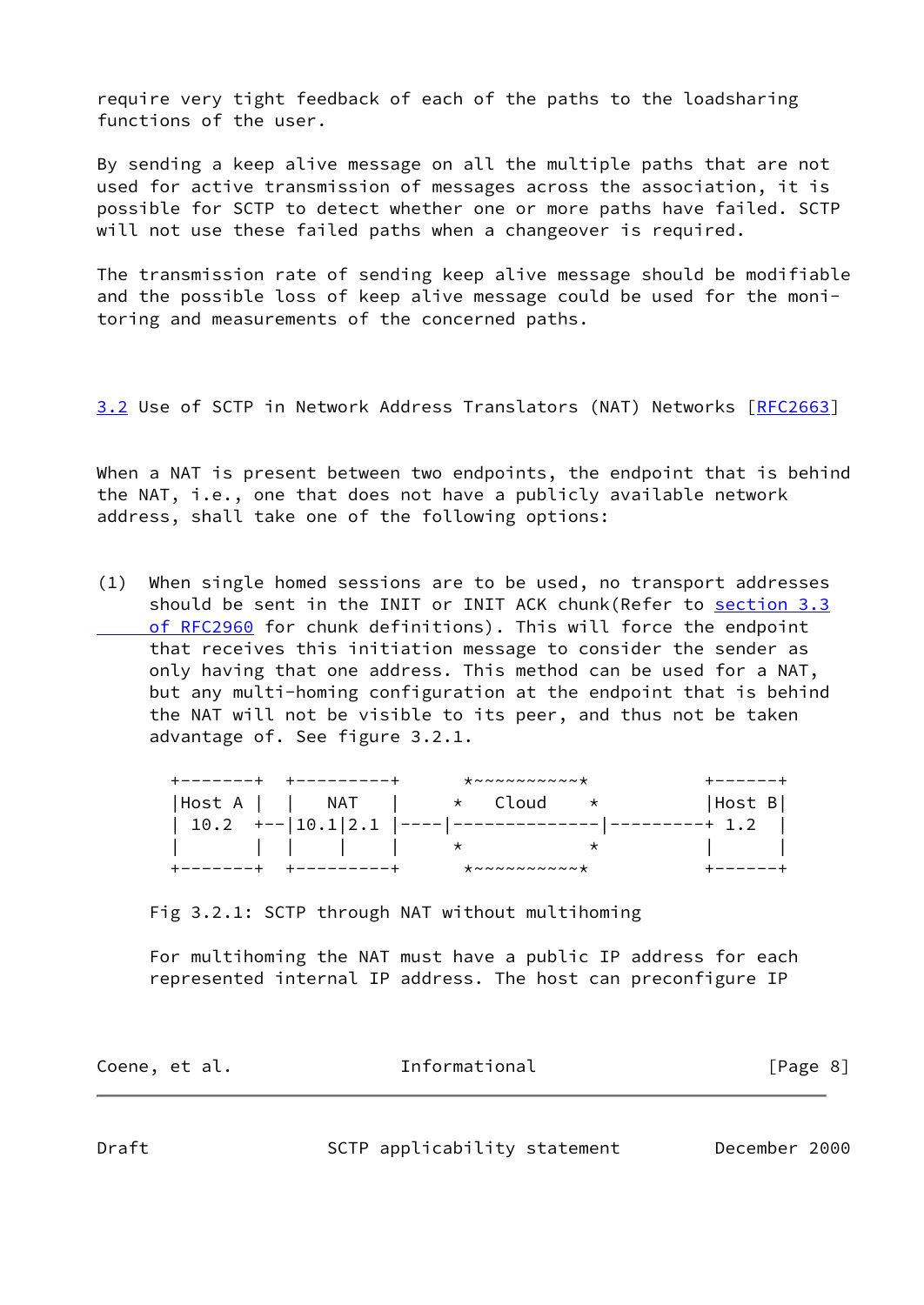address that the NAT can substitute. Or the NAT can have internal Application Layer Gateway (ALG) which will intelligently translate the IP addresses in the INIT and INIT ACK chunks. See Figure 3.2.2.

| +-------+ | +----------+                                                                                                                                                                                                                                                                                                                                                                                                                                                                                                                                                                        | $* \sim \sim \sim \sim \sim \sim \sim \sim \star$               | +------+                                                      |
|-----------|-------------------------------------------------------------------------------------------------------------------------------------------------------------------------------------------------------------------------------------------------------------------------------------------------------------------------------------------------------------------------------------------------------------------------------------------------------------------------------------------------------------------------------------------------------------------------------------|-----------------------------------------------------------------|---------------------------------------------------------------|
|           | $ Host A     NAT   * Cloud *$                                                                                                                                                                                                                                                                                                                                                                                                                                                                                                                                                       |                                                                 | HostB                                                         |
|           |                                                                                                                                                                                                                                                                                                                                                                                                                                                                                                                                                                                     | $10.2$ +---+ $10.1$   5.2 +-----+ 1.1 < + - > 3.1 -- + -------- | $-+1.2$                                                       |
|           |                                                                                                                                                                                                                                                                                                                                                                                                                                                                                                                                                                                     |                                                                 | $\vert$ 11.2 +---+ 11.1 6.2   $\vert$ +->4.2--+---------+ 2.2 |
|           | $\begin{array}{ccc} \begin{array}{ccc} \end{array} & \begin{array}{ccc} \end{array} & \begin{array}{ccc} \end{array} & \begin{array}{ccc} \end{array} & \begin{array}{ccc} \end{array} & \begin{array}{ccc} \end{array} & \begin{array}{ccc} \end{array} & \begin{array}{ccc} \end{array} & \begin{array}{ccc} \end{array} & \begin{array}{ccc} \end{array} & \begin{array}{ccc} \end{array} & \begin{array}{ccc} \end{array} & \begin{array}{ccc} \end{array} & \begin{array}{ccc} \end{array} & \begin{array}{ccc} \end{array} & \begin{array}{ccc} \end{array} & \begin{array}{$ | $\star$ and $\star$ and $\star$<br>$\star$                      |                                                               |
|           | +----------+                                                                                                                                                                                                                                                                                                                                                                                                                                                                                                                                                                        | $* \sim \sim \sim \sim \sim \sim \sim \star$                    | +------+                                                      |

Fig 3.2.2: SCTP through NAT with multihoming

- (2) Another alternative is to use the hostname feature and DNS to resolve the addresses. The hostname is included in the INIT of the association or in the INIT ACK. The hostname must be resolved by DNS before the association is completely set up. There are special issues regarding NAT and DNS, refer to [RFC2694](https://datatracker.ietf.org/doc/pdf/rfc2694) for details.
- <span id="page-9-0"></span>[4](#page-9-0) Security considerations

SCTP only tries to increase the availability of a network. SCTP does not contain any protocol mechanisms which are directly related to user message authentication, integrity and confidentiality functions. For such features, it depends on the IPSEC protocols and architecture and/or on security features of its user protocols.

Mechanisms for reducing the risk of blind denial-of-service attacks and masquerade attacks are built into SCTP protocol. See [RFC2960, section](https://datatracker.ietf.org/doc/pdf/rfc2960#section-11) 11 for detailed information.

Currently the IPSEC working group is investigating the support of multihoming by IPSEC protocols. At the present time to use IPSEC, one must use  $2 \times N \times M$  security associations if one endpoint uses N addresses and the other M addresses.

<span id="page-9-1"></span>[5](#page-9-1) References and related work

[RFC2960] Stewart, R. R., Xie, Q., Morneault, K., Sharp, C. , , Schwarzbauer, H. J., Taylor, T., Rytina, I., Kalla, M., Zhang, L. and Paxson, V."Stream Control Transmission Protocol", [RFC2960](https://datatracker.ietf.org/doc/pdf/rfc2960),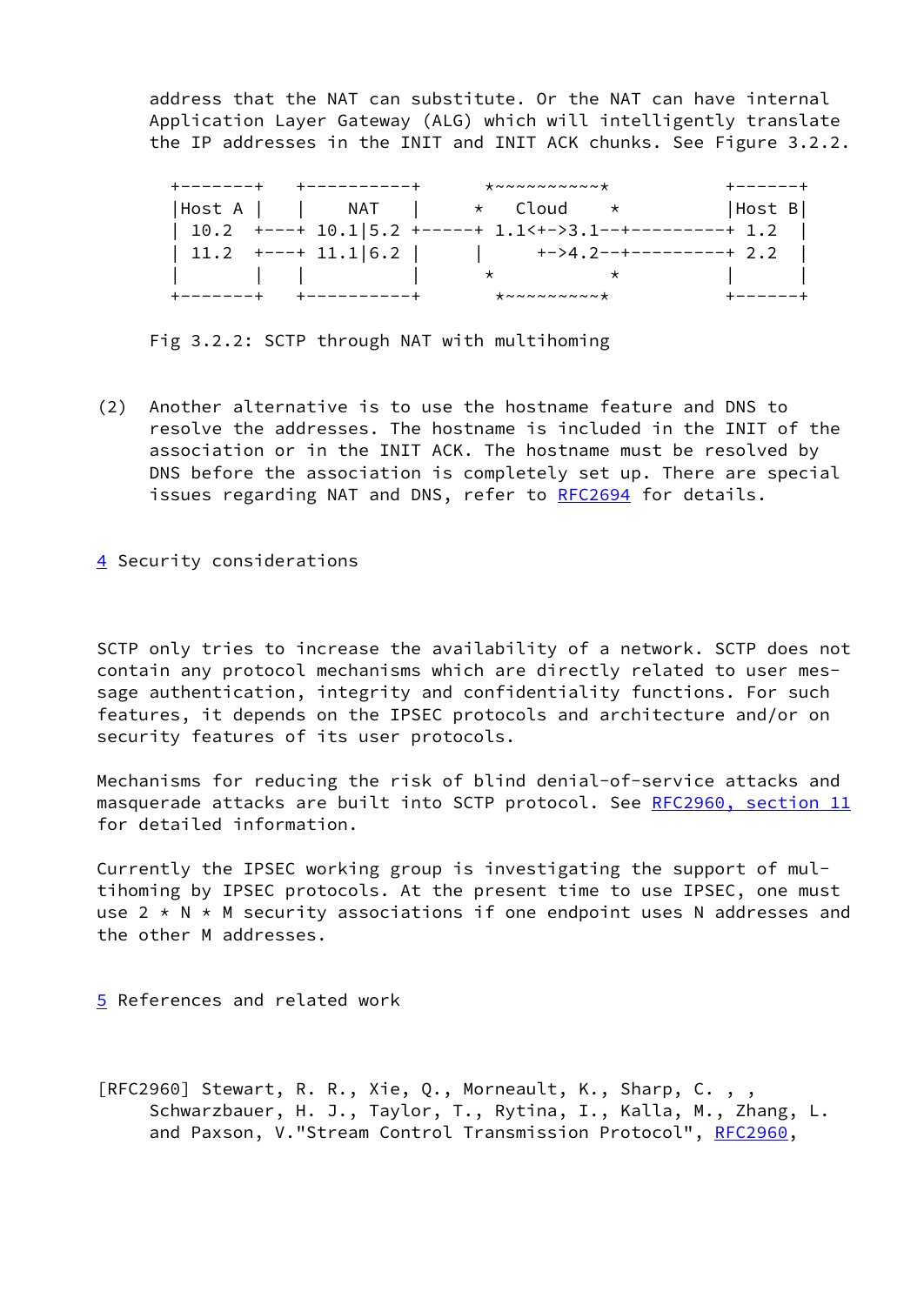<span id="page-10-0"></span>Draft SCTP applicability statement December 2000

October 2000.

- [RFC2401] Kent, S., and Atkinson, R., "Security Architecture for the Internet Protocol", [RFC 2401](https://datatracker.ietf.org/doc/pdf/rfc2401), November 1998.
- [RFC2663] Srisuresh, P. and Holdrege, M., "IP Network Address Translator (NAT) Terminology and Considerations", [RFC2663](https://datatracker.ietf.org/doc/pdf/rfc2663), August 1999
- [RFC2694] Srisuresh, P., Tsirtsis, G., Akkiraju, P. and Heffernan, A., "DNS extensions to Network Address Translators (DNS\_ALG)", [RFC2694](https://datatracker.ietf.org/doc/pdf/rfc2694), September 1999

<span id="page-10-1"></span>[6](#page-10-1) Acknowledgments

<span id="page-10-2"></span>[7](#page-10-2) Author's Address

The authors wish to thank Renee Revis, I. Rytina, L. Ong, H.J. Schwarzbauer, J.P. Martin-Flatin, T. Taylor, G. Sidebottom, K. Morneault, T. George, M. Stillman and many others for their invaluable comments.

<span id="page-10-3"></span>

| Phone: $+32-14-252081$<br>EMail: lode.coene@siemens.atea.be       |
|-------------------------------------------------------------------|
| Phone: $+358-9-43761$<br>EMail: john.loughney@nokia.com           |
| Phone: $+49-89-722-47210$<br>EMail: Michael.Tuexen@icn.siemens.de |
|                                                                   |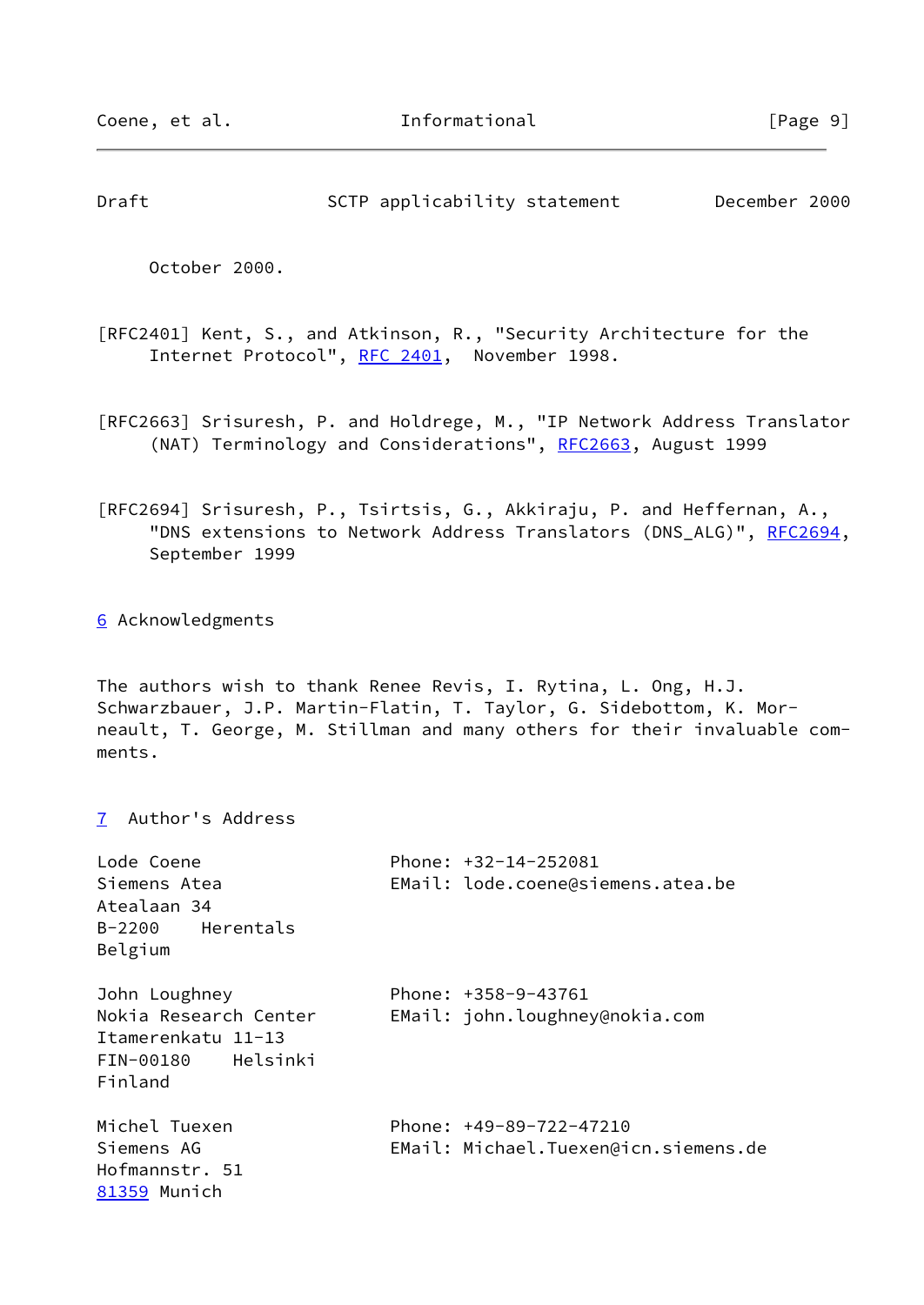<span id="page-11-2"></span><span id="page-11-1"></span><span id="page-11-0"></span>

| Germany                                                                                                                                                   |                                                              |               |
|-----------------------------------------------------------------------------------------------------------------------------------------------------------|--------------------------------------------------------------|---------------|
| Randall R. Stewart<br><u>24</u> Burning Bush Trail.<br>Crystal Lake, IL 60012                                                                             | Phone: +1-815-477-2127<br>EMail: rrs@cisco.com               |               |
| Coene, et al.                                                                                                                                             | Informational                                                | [Page 10]     |
| Draft                                                                                                                                                     | SCTP applicability statement                                 | December 2000 |
| <b>USA</b>                                                                                                                                                |                                                              |               |
| Qiaobing Xie<br>Motorola, Inc.<br>1501 W. Shure Drive<br>Arlington Heights, IL 60004<br><b>USA</b>                                                        | Phone: +1-847-632-3028<br>EMail: qxie1@email.mot.com         |               |
| Matt Holdrege<br>Ipverse<br>223 Ximeno Avenue<br>Long Beach, CA 90803-1616<br><b>USA</b>                                                                  | Phone: +1-408-830-3239<br>Email: matt@ipverse.com            |               |
| Maria-Carmen Belinchon Phone: +34-91-339-3535<br>Ericsson Espana S. A.<br>Network Communication Services<br>Retama 7, 5th floor<br>Madrid, 28045<br>Spain | EMail: Maria.C.Belinchon@ericsson.com                        |               |
| Andreas Jungmayer<br>University of Essen<br>Institute for experimental Mathematics<br>Ellernstrasse 29<br>D-45326 Essen<br>Germany                        | Phone: +49-201-1837636<br>EMail: ajung@exp-math.uni-essen.de |               |
| Gery Verwimp<br>Siemens Atea<br>Atealaan 34<br>Herentals<br>$B - 2200$<br>Belgium                                                                         | Phone: +32-14-253424<br>EMail: gery.verwimp@siemens.atea.be  |               |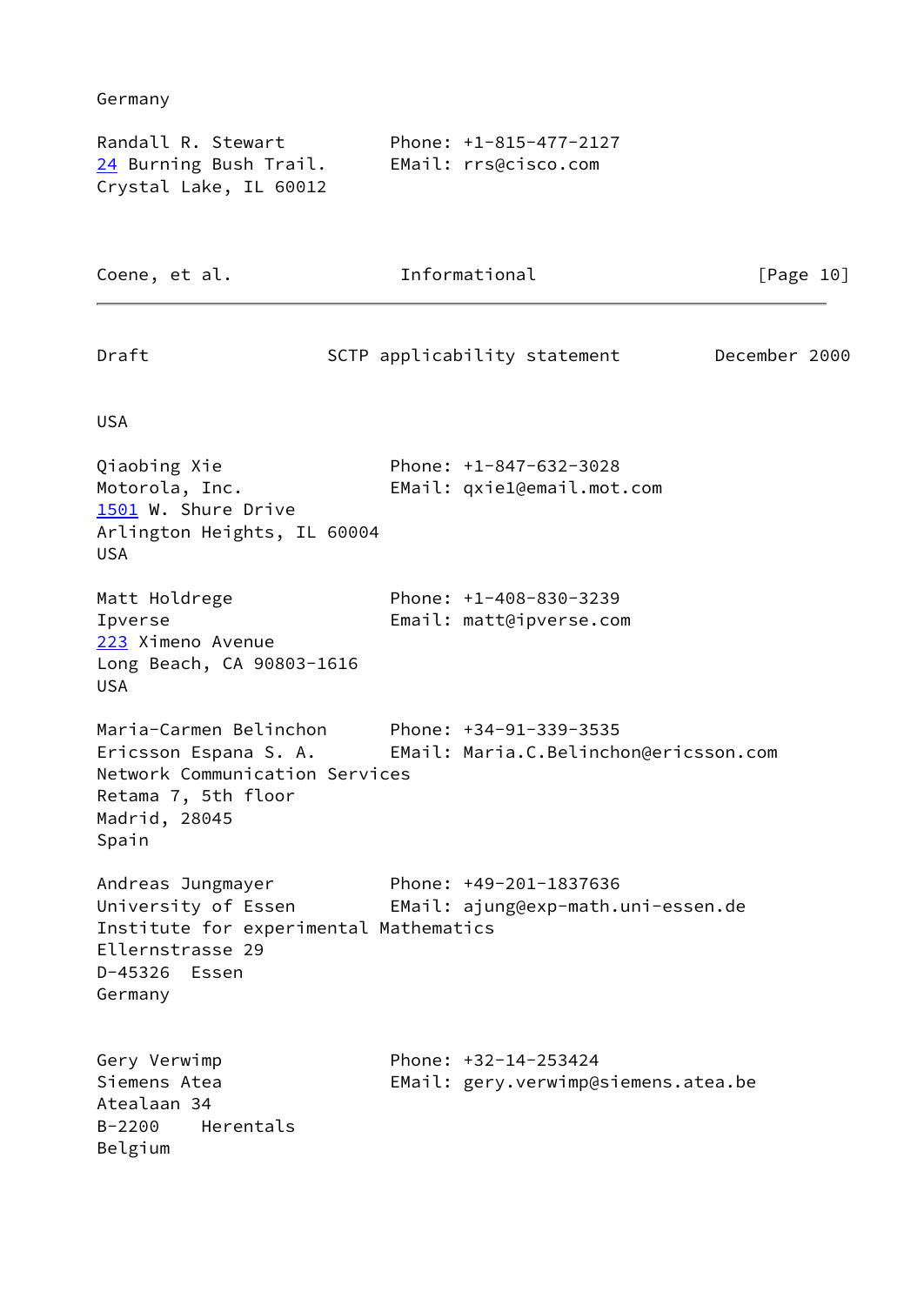Expires: June 30, 2001

Full Copyright Statement

Copyright (C) The Internet Society (2000). All Rights Reserved.

This document and translations of it may be copied and furnished to

Coene, et al. The Informational [Page 11]

Draft SCTP applicability statement December 2000

others, and derivative works that comment on or otherwise explain it or assist in its implementation may be prepared, copied, published and distributed, in whole or in part, without restriction of any kind, provided that the above copyright notice and this paragraph are included on all such copies and derivative works. However, this document itself may not be modified in any way, such as by removing the copyright notice or references to the Internet Society or other Internet organizations, except as needed for the purpose of developing Internet standards in which case the procedures for copyrights defined in the Internet Standards process must be followed, or as required to translate it into languages other than English.

The limited permissions granted above are perpetual and will not Be revoked by the Internet Society or its successors or assigns.

This document and the information contained herein is provided on an "AS IS" basis and THE INTERNET SOCIETY AND THE INTERNET ENGINEERING TASK FORCE DISCLAIMS ALL WARRANTIES, EXPRESS OR IMPLIED, INCLUDING BUT NOT LIMITED TO ANY WARRANTY THAT THE USE OF THE INFORMATION HEREIN WILL NOT INFRINGE ANY RIGHTS OR ANY IMPLIED WARRANTIES OF MERCHANTABILITY OR FITNESS FOR A PARTICULAR PURPOSE.